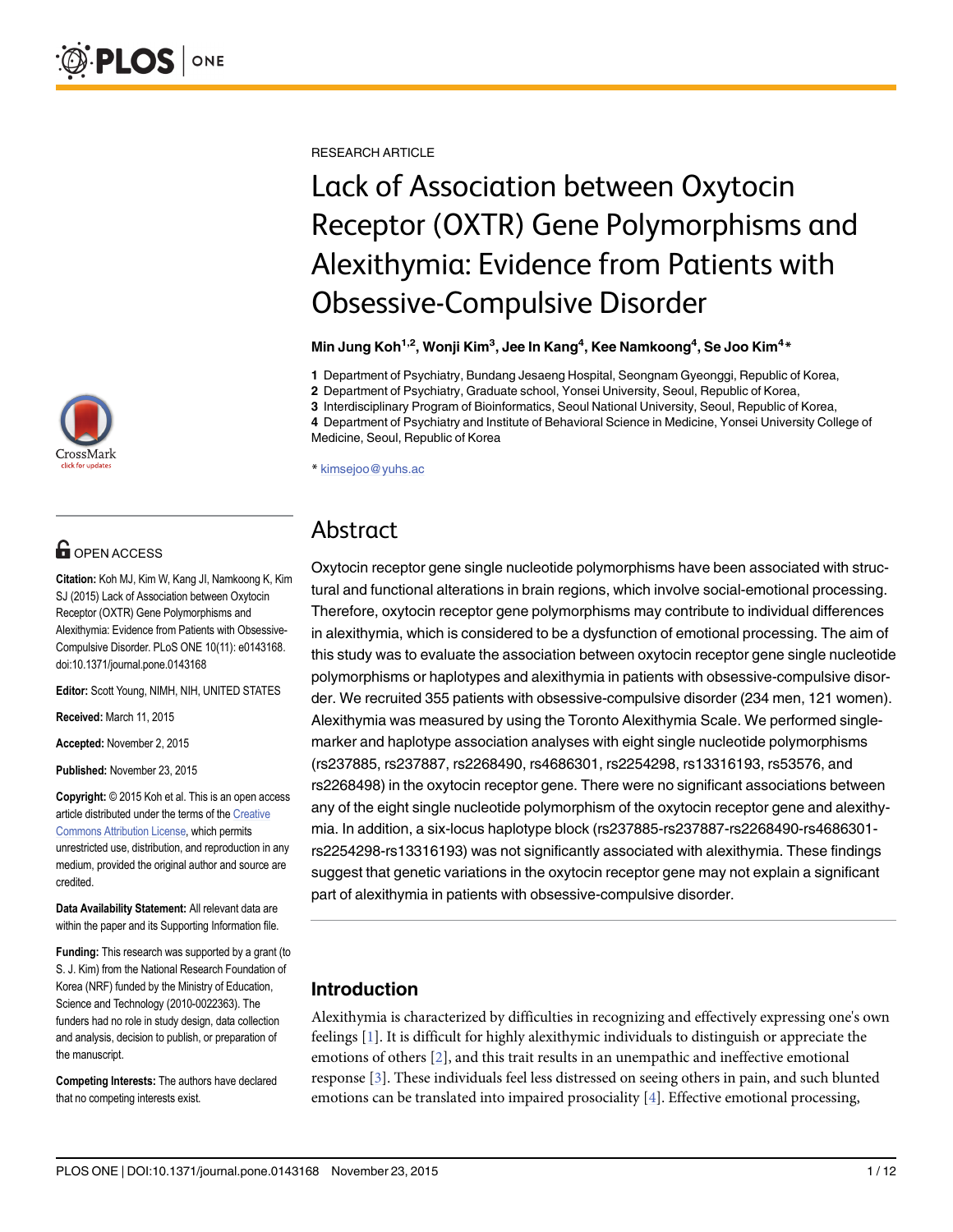<span id="page-1-0"></span>which is known to be impaired in alexithymia  $[5]$  $[5]$  $[5]$ , is a key component for successful social behavior.

Large-scale twin studies reported that genetic factors could account for 30–42% of the individual differences in alexithymia  $[6, 7]$  $[6, 7]$  $[6, 7]$  $[6, 7]$ . Early twin studies reported that the heritabilities of empathy, altruism, and nurturance ranged between 56–72%, and the effect of the shared environment was negligible  $[8, 9]$  $[8, 9]$  $[8, 9]$  $[8, 9]$ . These findings suggest that there are some genetic influences on various human traits related to emotional processing, including alexithymia and other prosocial behaviors.

Oxytocin (OT) is a neuropeptide synthesized primarily in the paraventricular and supraoptic nuclei of the hypothalamus and plays a role as both a neurotransmitter and a neuromodulator. It is an important regulator of complex social behavior and emotional states, such as empathy, attachment, trust, social cognition, and emotional regulation $[10-12]$  $[10-12]$  $[10-12]$  $[10-12]$  $[10-12]$  There is growing evidence suggesting a role of OT in the pathophysiology of several psychiatric conditions showing deficits in social functioning such as autism, mood disorder, schizophrenia, and so forth [[13](#page-9-0)]. Intranasal administration of OT has been found to increase trust in unfamiliar persons, enhance facial affect recognition in autism [\[14\]](#page-9-0), and improve the ability of affective "mind-reading" [\[15](#page-9-0)]. A recent study showed that oxytocin increased individuals' willingness to share emotions [\[16\]](#page-9-0). Interestingly, the effect of OT on recognition of complex emotions is particularly pronounced in higher alexithymic individuals [[17](#page-9-0)]. Therefore, OT may be associated with core characteristics of alexithymia such as decreased emotional recognition, expression, and emotional sharing [[18](#page-9-0)].

The effects of OT are modulated by the expression and function of oxytocin receptors (OXTR). Several single nucleotide polymorphisms (SNPs) on the OXTR gene have been documented in association with various aspects of social-affective behavior as well as psychopathology [[19](#page-9-0)–[21](#page-9-0)]. OXTR SNPs have some influence on structural and functional changes in several brain regions involved in processing social-emotional information such as the prefrontal cortex, anterior cingulate cortex, amygdala, and hypothalamus [[22](#page-9-0)], all of which are also important in the pathophysiology of alexithymia [\[23\]](#page-9-0). From this evidence, it is possible to speculate that the genetic variations of OXTR may influence individuals' alexithymic traits.

With regard to obsessive-compulsive disorder (OCD), there have been several studies on the implications of alexithymia on OCD. Alexithymia is prevalent in OCD [\[24\]](#page-9-0) and associated with poor insight [[25](#page-10-0)], early age at onset, higher anxiety, and sexual/religious obsessions [\[26\]](#page-10-0). Studying the effect of the OXTR gene on alexithymia in OCD has several advantages. First, many of the previous genetic studies on alexithymia recruited participants from the normal population. This has limited such studies because of narrow variability in the alexithymic scores, which in turn reduced their power to detect differences. Therefore, it would be more fruitful to use samples with larger variability regarding alexithymia. Hence, we sought to investigate the association between OXTR genetic variants and alexithymia in patients with OCD, who supposedly have more variability in alexithymic traits than controls. Second, alexithymia is a candidate endophenotype for OCD because it is heritable  $[6, 7]$  $[6, 7]$  $[6, 7]$  $[6, 7]$  and shares the core characteristics of OCD. Thus, elucidating the relationship between the OXTR gene and alexithymia may help identify predisposing genes for OCD.

#### Materials and Methods

#### **Subjects**

We recruited 355 patients (234 men, 121 women) from the OCD clinic at Severance Hospital, Yonsei University Health System (a tertiary referral hospital in Korea) from August 2006 to May 2015. All participants met the criteria for OCD, as determined by the Structured Clinical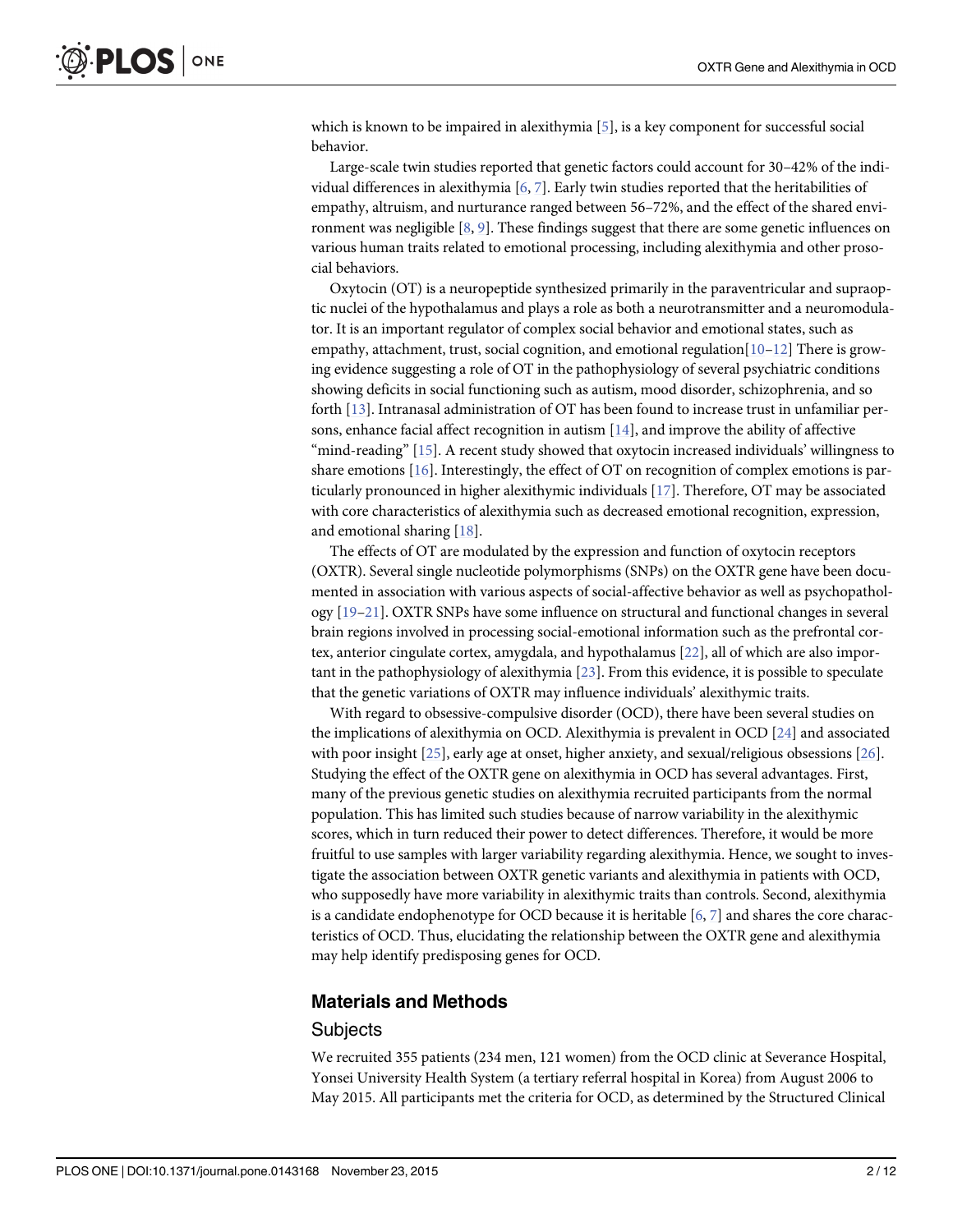<span id="page-2-0"></span>Interview for the DSM-IV (SCID)  $[27]$  $[27]$  $[27]$  assessed by a trained psychiatrist (S.J. KIM). This group was composed of patients in different stages of the illness and with different degrees of severity. All patients were taking psychotropic medications (mainly selective serotonin reuptake inhibitors and/or low-dose benzodiazepines). All participants were Korean and gave written informed consent prior to the beginning of this study. The study protocol was approved by the Institutional Review Board of Severance hospital, Yonsei University Health System.

## Assessment of alexithymia

The degree of alexithymia was measured with the Toronto Alexithymia Scale (TAS-20), which is a 20-item self-report scale with a five-point Likert-type scale  $[28]$  $[28]$  $[28]$ . The TAS-20 comprises three subdimensions: 1) difficulty in identifying feelings (DIF, seven items), 2) difficulty in describing feelings (DDF, five items) and 3) externally oriented thinking (EOT, eight items). The TAS-20 was previously proven to be valid and reliable [\[28](#page-10-0)] and was validated for the Korean population [[29](#page-10-0)]. All participants completed the Korean version of the 20-item Toronto Alexithymia Scale [[30](#page-10-0)].

## Measures of clinical symptoms

The clinical symptoms and the severity of OCD symptoms were evaluated by using the Yale-Brown obsessive-compulsive scale (Y-BOCS) [\[31\]](#page-10-0). The Y-BOCS is a reliable and valid 10-item scale administered by a clinician and used to assess the severity of obsessions and compulsions. Levels of depressive symptoms were assessed by using the Montgomery–Åsperg Depression Rating Scale (MADRS) [[32](#page-10-0)], which is a well-known scale widely used by trained psychiatrists.

## SNP selection and Genotyping

First, we selected OXTR SNPs which showed significant association with empathy, prosocial behavior, sociability, emotionality, social cognition, and social deficit by using a PubMed search of previous studies [\[19,](#page-9-0) [33](#page-10-0)-[42](#page-10-0)]. Nine SNPs were selected considering reported minor allele frequencies (MAF) greater than 0.1 from the 1000 Genomes Project database, JPT sample (June 2010 release). Among them, rs2268491 was excluded because it was in complete linkage disequilibrium (LD;  $D' = 1$ ,  $r^2 = 0.97$ ) with rs2254298 in our sample. Therefore, eight SNPs with an  $r^2$  threshold  $\lt 0.8$  in 'pair-wise tagging only' mode using the 'Tagger' program in Haploview  $[43]$  were included in the final statistical analysis [\(Table 1](#page-3-0); [Fig 1](#page-3-0)). Peripheral blood samples were obtained from each subject, and genomic DNA was extracted from the leukocytes. The SNaPshot assay was performed according to the manufacturer's instructions (ABI PRISM SNaPShot Multiplex kit, Foster City, CA, USA).

## Statistical analyses

Hardy-Weinberg equilibrium values of the SNPs were tested using  $\chi^2$  tests. Generalized estimating equations (GEE) were used to analyze the relationship between total or three subdimension scores of TAS-20 and SNPs, adjusting for age, total Y-BOCS, and MADRS scores. An additive model was applied by coding genotypes as 0, 1, or 2, depending on carrier status of the minor allele.

Haploview v4.0 [\(http://www.broadinstitute.org/haploview/haploview\)](http://www.broadinstitute.org/haploview/haploview) [[43\]](#page-10-0) was used to estimate the pairwise LD of SNP markers. The default confidence interval algorithm of the Haploview program identified a single haplotype block consisting of SNP1 (rs237885), SNP2 (rs237887), SNP3 (rs2268490), SNP4 (rs4686301), SNP5 (rs2254298), and SNP6 (rs13316193) from our data ([Fig 2](#page-4-0)). The associations between OXTR gene haplotypes and the TAS-20 total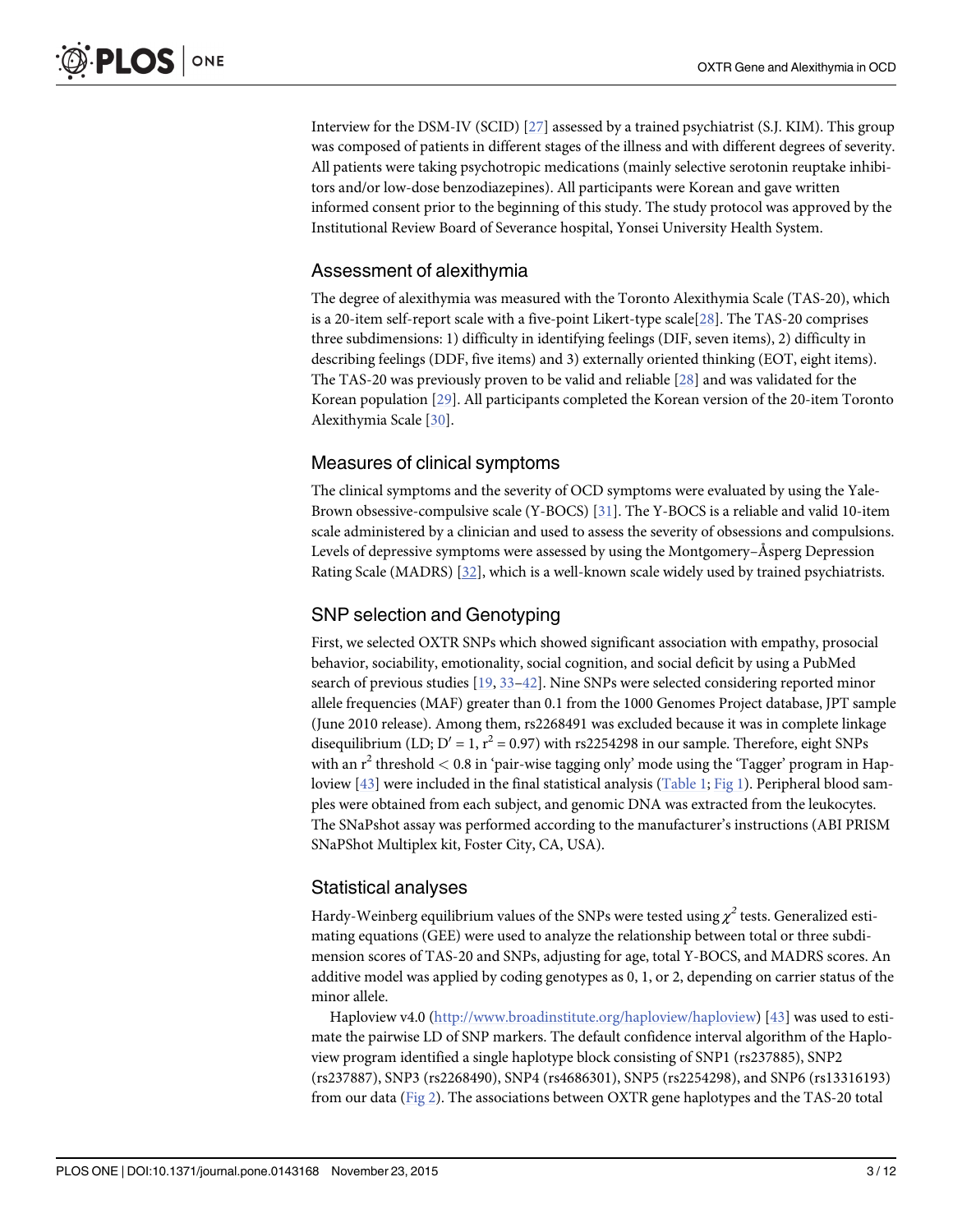<span id="page-3-0"></span>

| SNP No. | rs No.     | Location |          | <b>Statistical Tests for HWE</b> | <b>Allele</b> | <b>MAF</b> |       |
|---------|------------|----------|----------|----------------------------------|---------------|------------|-------|
|         |            |          | $\chi^2$ | df                               | p value       |            |       |
|         | rs237885   | 8795543  | 0.090    |                                  | 0.764         | A > C      | 0.267 |
| 2       | rs237887   | 8797042  | 0.159    |                                  | 0.690         | C > T      | 0.428 |
| 3       | rs2268490  | 8797085  | 0.006    |                                  | 0.936         | G > A      | 0.450 |
| 4       | rs4686301  | 8798586  | 0.095    |                                  | 0.758         | G > A      | 0.193 |
| 5       | rs2254298  | 8802228  | 0.017    |                                  | 0.898         | C > T      | 0.279 |
| 6       | rs13316193 | 8802743  | 0.563    |                                  | 0.453         | A > G      | 0.168 |
| 7       | rs53576    | 8804371  | 0.585    |                                  | 0.445         | T > C      | 0.360 |
| 8       | rs2268498  | 8812411  | 2.044    |                                  | 0.153         | A > G      | 0.294 |

#### [Table 1.](#page-2-0) Characteristics of SNP markers on the OXTR gene.

HWE, Hardy-Weinberg equilibrium; MAF, minor allele frequency; SNP, single nucleotide polymorphism. rs No. indicates SNP identification in the dbSNP site of NCBI.

doi:10.1371/journal.pone.0143168.t001

scores and scores of the three subdimensions were examined using the "haplo.score" function of the program 'haplo.stats' ([http://cran.r-project.org/src/contrib/Descriptions/haplo.stats.](http://cran.r-project.org/src/contrib/Descriptions/haplo.stats.html) [html\)](http://cran.r-project.org/src/contrib/Descriptions/haplo.stats.html) controlling for age, total Y-BOCS and MADRS scores. Permutation tests ( $n = 10,000$ ) were performed to estimate the global significance of the results for all haplotypes analyzed and to validate the expectation-maximization values.

### **Results**

Demographic and clinical characteristics of the subjects are presented in [Table 2](#page-5-0). The mean age of subjects was  $30.48 \pm 11.13$  years old. The mean age of onset of obsessive-compulsive symptoms was  $18.82 \pm 9.21$ . The mean scores of Y-BOCS, and MADRS were 22.16  $\pm$  8.70, and 19.07 ± 8.99, respectively. Because the patients' total scores and some subdimension scores on

|                                     |          |          |           |           |           | rs13316193 |         |           |
|-------------------------------------|----------|----------|-----------|-----------|-----------|------------|---------|-----------|
|                                     | rs237885 | rs237887 | rs2268490 | rs4686301 | rs2254298 |            | rs53576 | rs2268498 |
|                                     | $\star$  | $\star$  | $\star$   | $\star$   | *         | $\star$    | $\star$ |           |
|                                     |          |          |           |           |           |            |         |           |
| Wu N. et al (2012) 33               |          |          |           |           | $\circ$   | $\circ$    | $\circ$ |           |
| Poulin MJ. et al (2012) 34          |          |          |           |           |           |            | $\circ$ |           |
| Montag C. et al (2012) 35           |          |          |           |           | $\circ$   |            |         |           |
| Krueger F. et al (2012) 36          |          |          |           |           |           |            | $\circ$ |           |
| Brune M. et al (2012) 37            |          |          |           |           | $\circ$   |            |         |           |
| Montag C. et al (2011) 38           |          |          |           |           |           |            |         | $\circ$   |
| Kogan A. et al (2011) 39            |          |          |           |           |           |            | $\circ$ |           |
| Park J. et al (2010) 40             |          |          |           |           |           | $\circ$    | $\circ$ |           |
| Kim HS. et al (2010) <sup>41</sup>  |          |          |           |           |           |            | $\circ$ |           |
| Rodrigues SM. et al (2009) 42       |          |          |           |           |           |            | $\circ$ |           |
| Lerer E. et al (2008) <sup>19</sup> | $\circ$  | $\circ$  | $\circ$   | $\circ$   | $\circ$   | $\circ$    |         |           |

[Fig 1. S](#page-2-0)election of OXTR single-nucleotide polymorphism (SNP). Circle denote SNPs significantly associated with prosocial behavior in single-marker analyses of previous studies, with asterisks representing SNPs included the current association study.

doi:10.1371/journal.pone.0143168.g001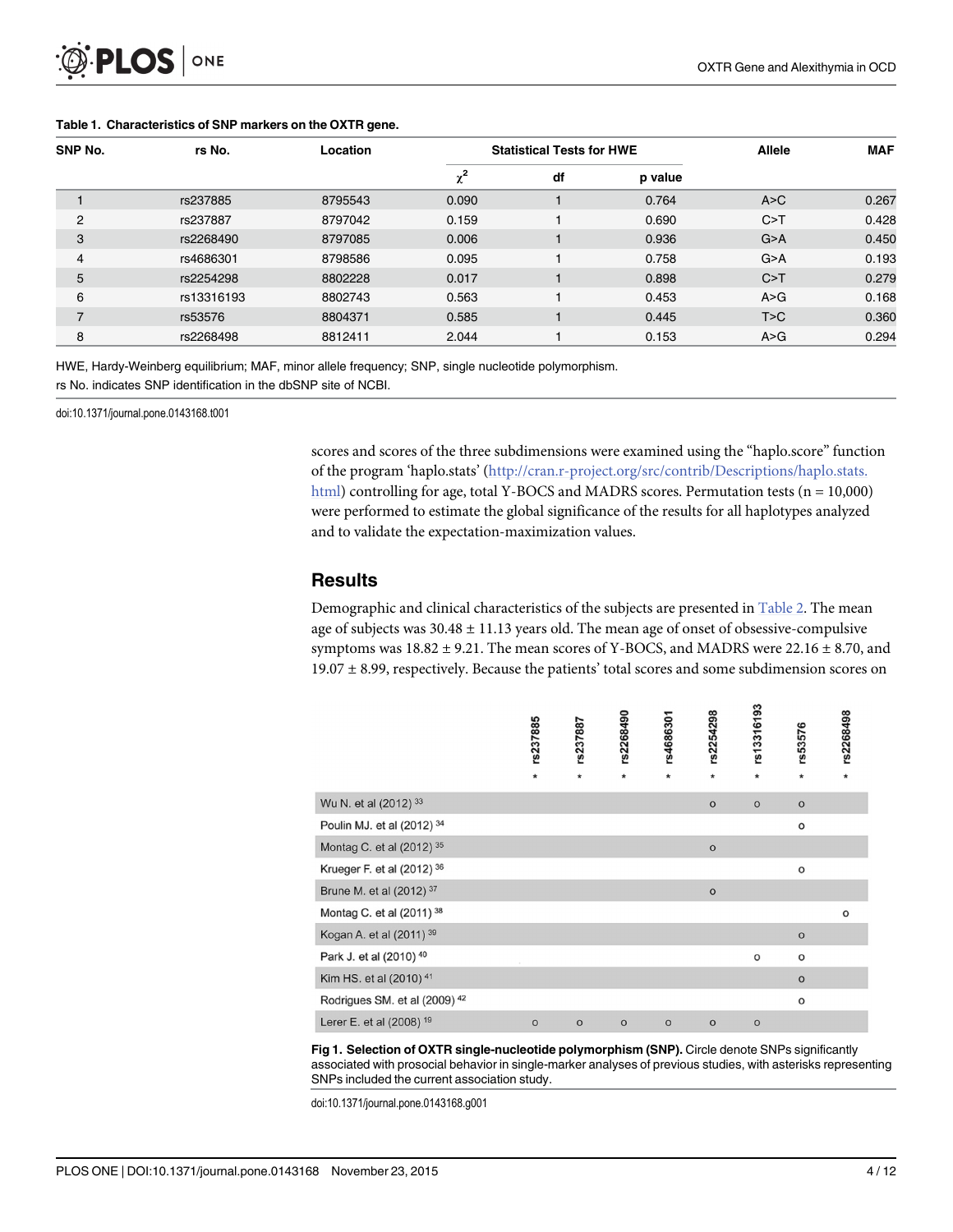<span id="page-4-0"></span>

[Fig 2. L](#page-2-0)inkage disequilibrium (LD) structure of the single-nucleotide polymorphisms and a haplotype block analyzed in the current study (Block1:SNP1-SNP6).

doi:10.1371/journal.pone.0143168.g002

the TAS-20 were significantly correlated with the total Y-BOCS and MADRS scores, and age, although the size of the correlation between the TAS-20 scores (total and subdimension scores) and the Y-BOCS or age were negligible (absolute  $r = 0.13-0.19$ , data not present), we used these factors as covariates in subsequent analyses to control for their potential effects on alexithymia.

We used GEE approaches to examine the effect of the OXTR gene polymorphisms on the total or subdimension scores of the TAS-20 for each of eight SNPs. There were no significant associations found between any of the OXTR SNPs and alexithymia. In addition, a six-locus haplotype block (rs237885-rs237887-rs2268490-rs4686301-rs2254298-rs13316193) also was not significantly associated with the severity of alexithymia. The results are shown in Tables [3,](#page-6-0)  $\overline{4}$  $\overline{4}$  $\overline{4}$  and  $\overline{5}$ .

## **Discussion**

Initially, we hypothesized that OXTR variants might account for the individual differences of alexithymic traits seen in OCD patients. However, contrary to our initial hypothesis, there were no differences of alexithymic traits according to alleles or genotypes of eight SNPs within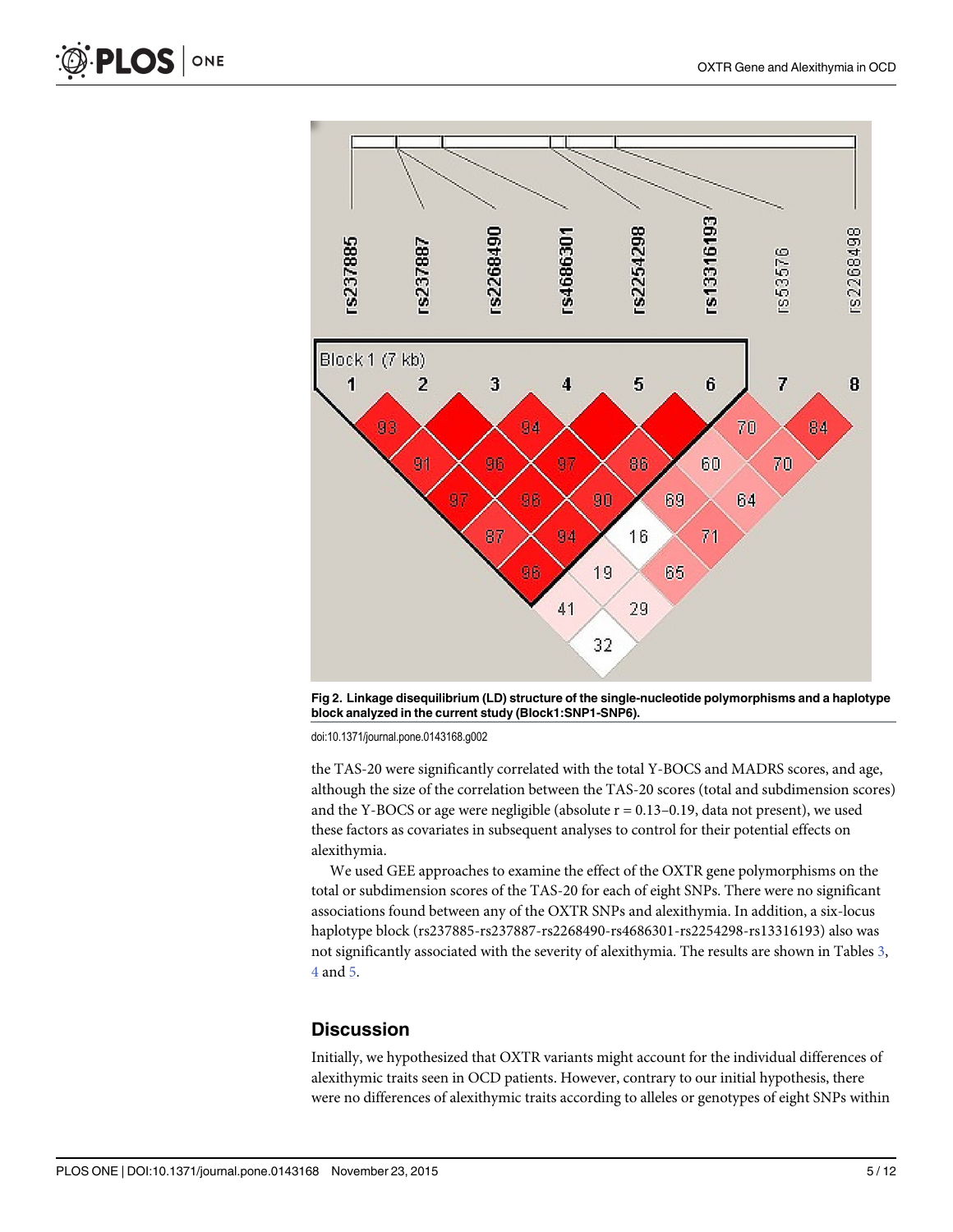| <b>Variables</b>         | $N = 355$                    | Mean (SD) / n (%) |
|--------------------------|------------------------------|-------------------|
| Sex                      | Men                          | 234 (65.92)       |
| Age (years)              |                              | 30.48 (11.13)     |
| Onset Age (years)        |                              | 18.82 (9.21)      |
| Education (years)        |                              | 13.15 (2.87)      |
| Y-BOCS total score       |                              | 22.16 (8.70)      |
| <b>MADRS</b> total score |                              | 19.07 (8.99)      |
| TAS-20 score             | Total                        | 55.59 (11.63)     |
|                          | <b>DIF</b>                   | 19.63 (6.78)      |
|                          | <b>DDF</b>                   | 15.33 (4.46)      |
|                          | <b>EOT</b>                   | 20.63 (3.90)      |
| Comorbidity              | Depression                   | 97 (27.32)        |
|                          | Other anxiety disorders      | 51 (14.37)        |
|                          | Other psychiatric conditions | 10(2.82)          |

<span id="page-5-0"></span>

|  | Table 2. Demographic and clinical characteristics of subjects. |  |  |  |
|--|----------------------------------------------------------------|--|--|--|
|--|----------------------------------------------------------------|--|--|--|

SD, standard deviation; Y-BOCS, Yale-Brown Obsessive-Compulsive Scale; MADRS, Montgomery– Åsperg depression rating scale; TAS-20, Toronto Alexithymia Scale; DIF = Difficulty identifying feelings; DDF = Difficulty describing feelings; EOT = Externally oriented thinking.

doi:10.1371/journal.pone.0143168.t002

OXTR. Haplotype analyses also did not show any association between various haplotypes of OXTR and alexithymia. Alexithymic individuals show impaired emotional experience, deficits of emotional interpretation and emotional face recognition, and lack of empathy  $[44]$  $[44]$  $[44]$  and are associated with various psychiatric conditions including autistic disorders and psychopathy [\[45](#page-11-0), [46\]](#page-11-0). Although there have been no reports which directly investigated the influence of OXTR genetic variants on alexithymic traits, there are a number of studies of the association between OXTR polymorphisms and those various alexithymia-related traits (e.g., empathy, emotional facial recognition, and so forth) and psychiatric disorders (e.g., autism spectrum disorders, psychopathy, and so forth).

Recently, Laursen et al. found that subjects with the CC genotype at OXTR rs2268498 and AA genotype at OXTR rs53576 showed higher empathic accuracy [[47](#page-11-0)]. Meanwhile, Uzefovsky et al. reported that the A allele of OXTR rs53576 predicted lower emotional empathy [[48](#page-11-0)]. Melcher et al. found that T allele carriers of OXTR rs2268498 showed more accurate facial emotional recognition skill [[49](#page-11-0)]. In addition, subjects with the A allele of OXTR rs2254298 showed deficient deactivation of the dorsal anterior cingulate gyrus during an emotional face matching task [[50](#page-11-0)]. The SNP rs13316193 C allele of the OXTR gene has been associated with empathy [\[33](#page-10-0)], whereas the T allele has been linked to decreased expression of oxytocin receptors in the brain, depressive mood, and greater risk for autism spectrum disorder [[19](#page-9-0)]. One recent metaanalysis study found significant association between autism spectrum disorder and the rs7632287, rs237887, rs2268491, and rs2254298 SNPs of OXTR [[51](#page-11-0)]. Psychopathy has a higher incidence of alexithymic traits, and both psychopathy and alexithymia have common core features of a lack of empathy, insight, and introspection  $[52]$  $[52]$  $[52]$ . Several neuroimaging studies suggested that the genetic variants of OXTR modulate the activities of limbic circuits including the amygdala, the hypothalamus, and the cingulate gyrus [[53](#page-11-0)], which are also associated with alexithymia [\[23\]](#page-9-0).

However, not all of the studies consistently reported a positive association between OXTR variants and alexithymia-related traits. Nyffeler et al. did not find any associations between single SNPs of OXTR (rs2301261, rs53576, rs2144298, or rs2268494) and autism [\[54\]](#page-11-0). Tansey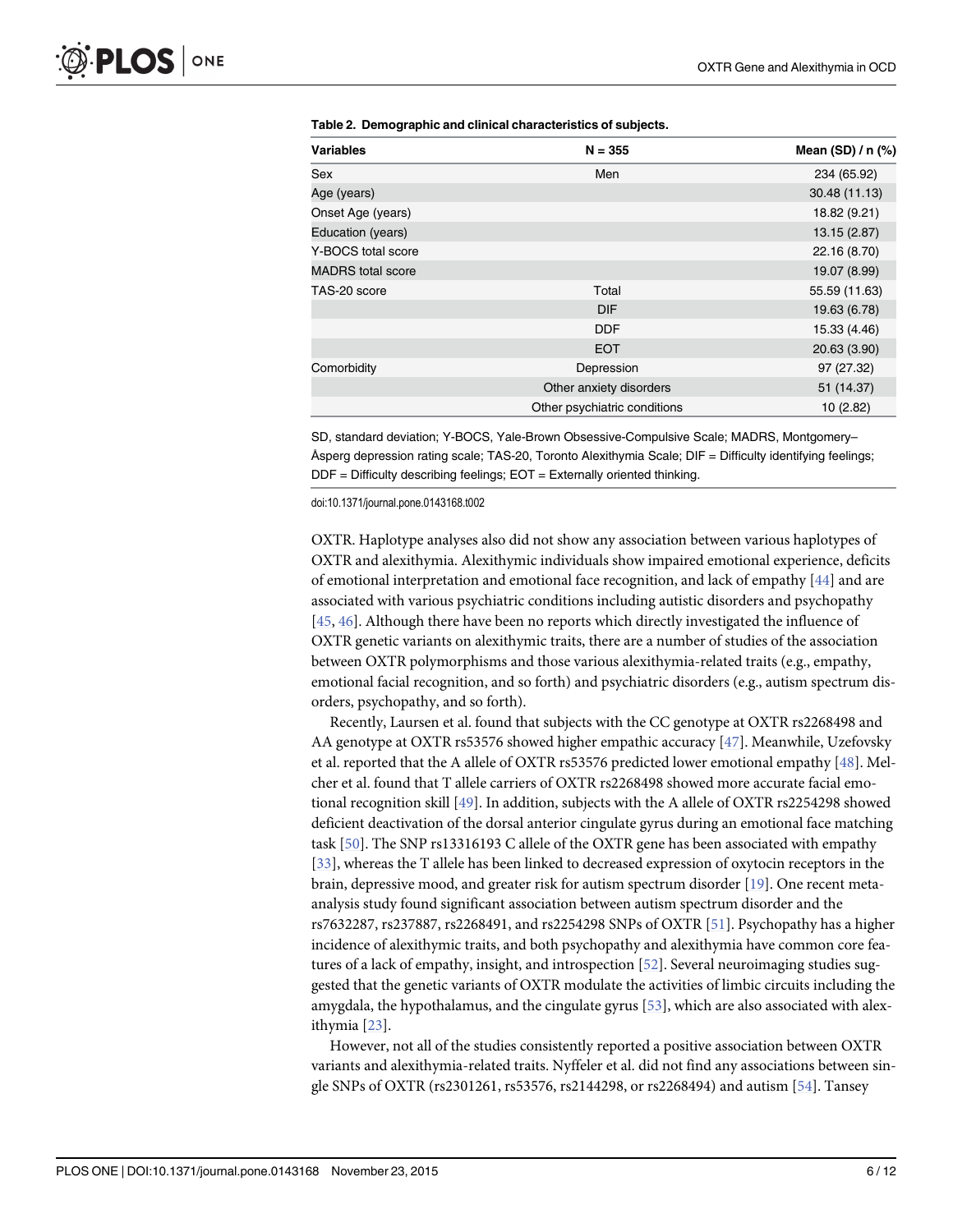<span id="page-6-0"></span>

| <b>SNP</b> | Genotype (n) | <b>Total TAS scores</b> |          | Regression |          |         |  |  |  |  |  |
|------------|--------------|-------------------------|----------|------------|----------|---------|--|--|--|--|--|
|            |              |                         | beta     | Std. error | z        | p value |  |  |  |  |  |
| rs237885   | AA (188)     | 56.12 (12.20)           | $-1.500$ | 0.928      | $-1.616$ | 0.107   |  |  |  |  |  |
|            | AC (140)     | 55.37 (10.73)           |          |            |          |         |  |  |  |  |  |
|            | CC(24)       | 52.50 (11.96)           |          |            |          |         |  |  |  |  |  |
| rs237887   | CC(114)      | 55.94 (11.98)           | $-0.475$ | 0.833      | $-0.570$ | 0.569   |  |  |  |  |  |
|            | CT (177)     | 55.39 (11.88)           |          |            |          |         |  |  |  |  |  |
|            | TT (63)      | 55.49 (10.45)           |          |            |          |         |  |  |  |  |  |
| rs2268490  | GG (106)     | 55.51 (10.08)           | $-0.049$ | 0.822      | $-0.060$ | 0.953   |  |  |  |  |  |
|            | AG (175)     | 56.09 (12.33)           |          |            |          |         |  |  |  |  |  |
|            | AA (71)      | 55.14 (11.78)           |          |            |          |         |  |  |  |  |  |
| rs4686301  | GG (231)     | 56.15 (12.06)           | $-1.756$ | 1.017      | $-1.727$ | 0.085   |  |  |  |  |  |
|            | GA (108)     | 54.32 (10.13)           |          |            |          |         |  |  |  |  |  |
|            | AA (14)      | 54.07 (12.19)           |          |            |          |         |  |  |  |  |  |
| rs2254298  | CC(183)      | 55.58 (11.15)           | $-0.555$ | 0.905      | $-0.614$ | 0.540   |  |  |  |  |  |
|            | CT (143)     | 55.70 (11.82)           |          |            |          |         |  |  |  |  |  |
|            | TT(27)       | 54.19 (13.13)           |          |            |          |         |  |  |  |  |  |
| rs13316193 | AA (244)     | 55.98 (11.91)           | $-0.878$ | 1.114      | $-0.788$ | 0.431   |  |  |  |  |  |
|            | AG (103)     | 54.17 (10.63)           |          |            |          |         |  |  |  |  |  |
|            | GG(8)        | 61.75 (13.70)           |          |            |          |         |  |  |  |  |  |
| rs53576    | TT (148)     | 55.79 (11.85)           | $-0.184$ | 0.827      | $-0.222$ | 0.824   |  |  |  |  |  |
|            | CT (156)     | 54.89 (11.23)           |          |            |          |         |  |  |  |  |  |
|            | CC(49)       | 56.88 (11.65)           |          |            |          |         |  |  |  |  |  |
| rs2268498  | AA (181)     | 55.55 (12.06)           | 0.062    | 0.861      | 0.072    | 0.943   |  |  |  |  |  |
|            | AG (135)     | 55.59 (10.55)           |          |            |          |         |  |  |  |  |  |
|            | GG (36)      | 54.56 (12.83)           |          |            |          |         |  |  |  |  |  |

#### [Table 3.](#page-4-0) The association between the OXTR functional SNPs and total TAS-20 scores divided by genotypes.

Data are listed as mean (SD). TAS-20, Toronto Alexithymia Scale-20. Statistical significance was evaluated by GEE tests. Age, total Y-BOCS and MADRS score were used as covariates. All tests are two-tailed.

doi:10.1371/journal.pone.0143168.t003

et al. reported no association between 18 SNPs of OXTR and samples of autistic individuals from Ireland, Portugal, and the United Kingdom [\[55](#page-11-0)]. Also, a meta-analyses study consisting of a large number of participants (N  $\geq$  17000 for rs53576 and N  $\geq$  for rs2254298) failed to support the impact of these two OXTR gene variants on five domains of human functioning including biology, personality, social behavior, psychopathology, and autism [[56](#page-11-0)].

However, the resulting lack of association in our study should be interpreted with caution because there are several factors, which are required to be considered. First, the ethnic and cultural backgrounds might influence the results of our study. In fact, several inconclusive results about autism have been reported from different ethnic and cultural backgrounds across studies. In Japanese [\[57\]](#page-11-0) and Chinese [\[58\]](#page-11-0) populations, the rs2254398 A allele of OXTR has been reported to be linked to autism. However, in Caucasian autism trios, the rs2254395 G allele of OXTR was overtransmitted to probands with autistic disorders [[59](#page-11-0)]. In addition, as mentioned earlier, one study of a Caucasian sample found no influence of various SNPs of the OXTR gene on autism [\[55\]](#page-11-0), although they did not include the rs2254398. We did not control the potential effects of undetected population stratification. Notwithstanding, the Korean population is considered to be much more ethnically and culturally homogenous than other populations, due to its distinct language and culture. Although the Koreans are assumed to be relatively free from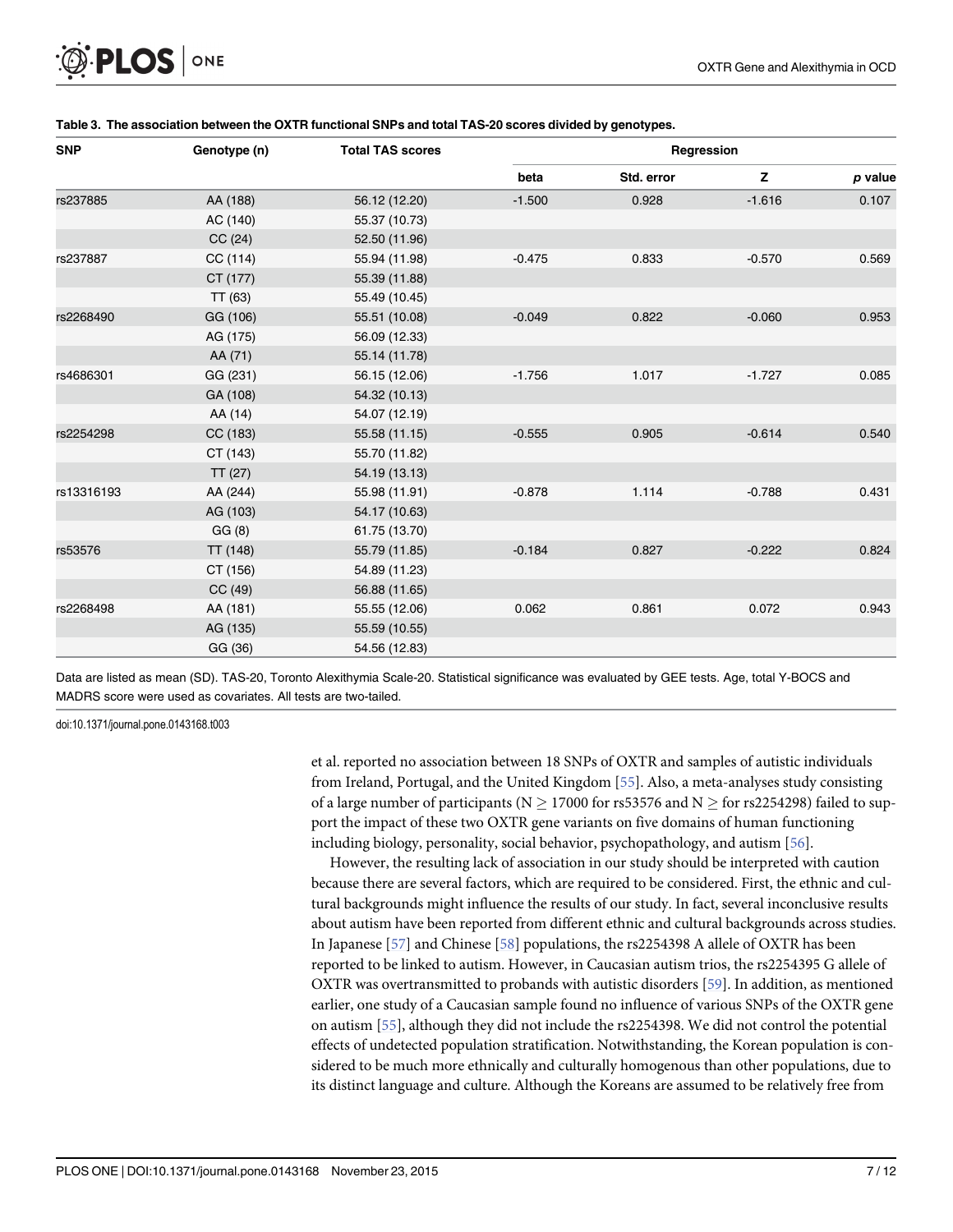<span id="page-7-0"></span>

| <b>SNP</b> | Genotype (n) |             | <b>TAS subdimension scores</b> |             | <b>GEE</b> |            |          |         |  |  |
|------------|--------------|-------------|--------------------------------|-------------|------------|------------|----------|---------|--|--|
|            |              | <b>DIF</b>  | <b>DDF</b>                     | <b>EOT</b>  | beta       | Std. error | z        | p value |  |  |
| rs237885   | AA (188)     | 19.95(6.90) | 15.44(4.57)                    | 20.73(3.97) | $-0.454$   | 0.277      | $-1.642$ | 0.101   |  |  |
|            | AC (140)     | 19.38(6.48) | 15.54(4.38)                    | 20.45(3.80) |            |            |          |         |  |  |
|            | CC(24)       | 18.58(7.66) | 13.25(3.78)                    | 20.67(4.04) |            |            |          |         |  |  |
| rs237887   | CC(114)      | 19.85(6.83) | 15.38(4.46)                    | 20.71(4.05) | $-0.146$   | 0.240      | $-0.610$ | 0.542   |  |  |
|            | CT (177)     | 19.40(6.88) | 15.34(4.70)                    | 20.65(3.95) |            |            |          |         |  |  |
|            | TT(63)       | 19.95(6.55) | 15.17(3.77)                    | 20.37(3.50) |            |            |          |         |  |  |
| rs2268490  | GG (106)     | 19.43(6.30) | 15.53(3.94)                    | 20.55(3.77) | $-0.064$   | 0.238      | $-0.269$ | 0.788   |  |  |
|            | AG (175)     | 19.79(7.02) | 15.51(4.72)                    | 20.79(4.09) |            |            |          |         |  |  |
|            | AA (71)      | 19.90(6.82) | 14.85(4.40)                    | 20.39(3.69) |            |            |          |         |  |  |
| rs4686301  | GG (231)     | 20.14(6.99) | 15.37(4.56)                    | 20.63(3.87) | $-0.476$   | 0.295      | $-1.611$ | 0.107   |  |  |
|            | GA (108)     | 18.57(6.14) | 15.37(4.31)                    | 20.38(3.74) |            |            |          |         |  |  |
|            | AA (14)      | 18.64(7.24) | 13.93(3.10)                    | 21.50(4.43) |            |            |          |         |  |  |
| rs2254298  | CC (183)     | 19.46(6.75) | 15.61(4.17)                    | 20.51(3.98) | $-0.169$   | 0.280      | $-0.602$ | 0.547   |  |  |
|            | CT (143)     | 19.87(6.53) | 15.16(4.62)                    | 20.67(3.85) |            |            |          |         |  |  |
|            | TT (27)      | 19.15(7.95) | 14.22(5.30)                    | 20.81(3.59) |            |            |          |         |  |  |
| rs13316193 | AA (244)     | 19.91(6.99) | 15.33(4.58)                    | 20.75(3.81) | $-0.294$   | 0.341      | $-0.862$ | 0.389   |  |  |
|            | AG (103)     | 18.63(6.15) | 15.33(4.27)                    | 20.21(4.00) |            |            |          |         |  |  |
|            | GG(8)        | 24.13(6.27) | 15.38(3.46)                    | 22.25(4.71) |            |            |          |         |  |  |
| rs53576    | TT (148)     | 19.74(7.09) | 15.25(4.69)                    | 20.80(3.94) | $-0.016$   | 0.250      | $-0.063$ | 0.950   |  |  |
|            | CT (156)     | 19.55(6.56) | 15.15(4.11)                    | 20.19(3.73) |            |            |          |         |  |  |
|            | CC(49)       | 19.33(6.42) | 16.08(4.76)                    | 21.47(4.06) |            |            |          |         |  |  |
| rs2268498  | AA (181)     | 19.73(6.77) | 15.20(4.60)                    | 20.62(3.88) | 0.035      | 0.283      | 0.125    | 0.902   |  |  |
|            | AG (135)     | 19.53(6.81) | 15.50(4.10)                    | 20.56(3.92) |            |            |          |         |  |  |
|            | GG (36)      | 18.81(6.56) | 15.17(5.05)                    | 20.58(3.95) |            |            |          |         |  |  |

#### [Table 4.](#page-4-0) The association between the OXTR functional SNPs and TAS-20 subdimension scores divided by genotypes.

Data are listed as mean (SD). TAS-20, Toronto Alexithymia Scale-20; DIF, difficulties in identifying feelings; DDF, difficulties in describing feelings; EOT, externally oriented thinking. Statistical significance was evaluated by GEE tests. Age, total Y-BOCS and MADRS score were used as covariates. All tests are two-tailed.

doi:10.1371/journal.pone.0143168.t004

stratification [\[60\]](#page-11-0), there is still potential risk of biased results from undetected population stratification. Second, the participants in this study were all OCD patients, and the disease status of the sample might influence the results. For example, in schizophrenic patients, the A allele carriers of the rs2254298 SNP of OXTR had higher empathic concern than non-A allele carriers, whereas in healthy controls, this difference was not found [\[35\]](#page-10-0). Therefore, although patients with OCD tend to be highly alexithymic with a relatively large variability, which can increase statistical power, the results cannot be generalized to a non-clinical sample or to other psychiatric conditions. Third, we did not consider gene and environment interaction effects. However, there has been evidence suggesting an OXTR gene by environment interaction on various human traits [[56](#page-11-0)] (e.g., emotional dysregulation and attachment style) or psychiatric diseases [\[61](#page-11-0)] (e.g., depression). Lastly, while our sample size was relatively larger than those in previous studies examining associations between OXTR SNPs and alexithymia-related conditions, our power is still limited.

When we simulated the power of our study  $(5,000 \text{ trial runs})$  using the JPT + CHB panel of a 1,000 genome database and phenotypic variance-covariance matrix estimated from this study, the power of the sample size in this study was only 0.342, and was sufficient for detecting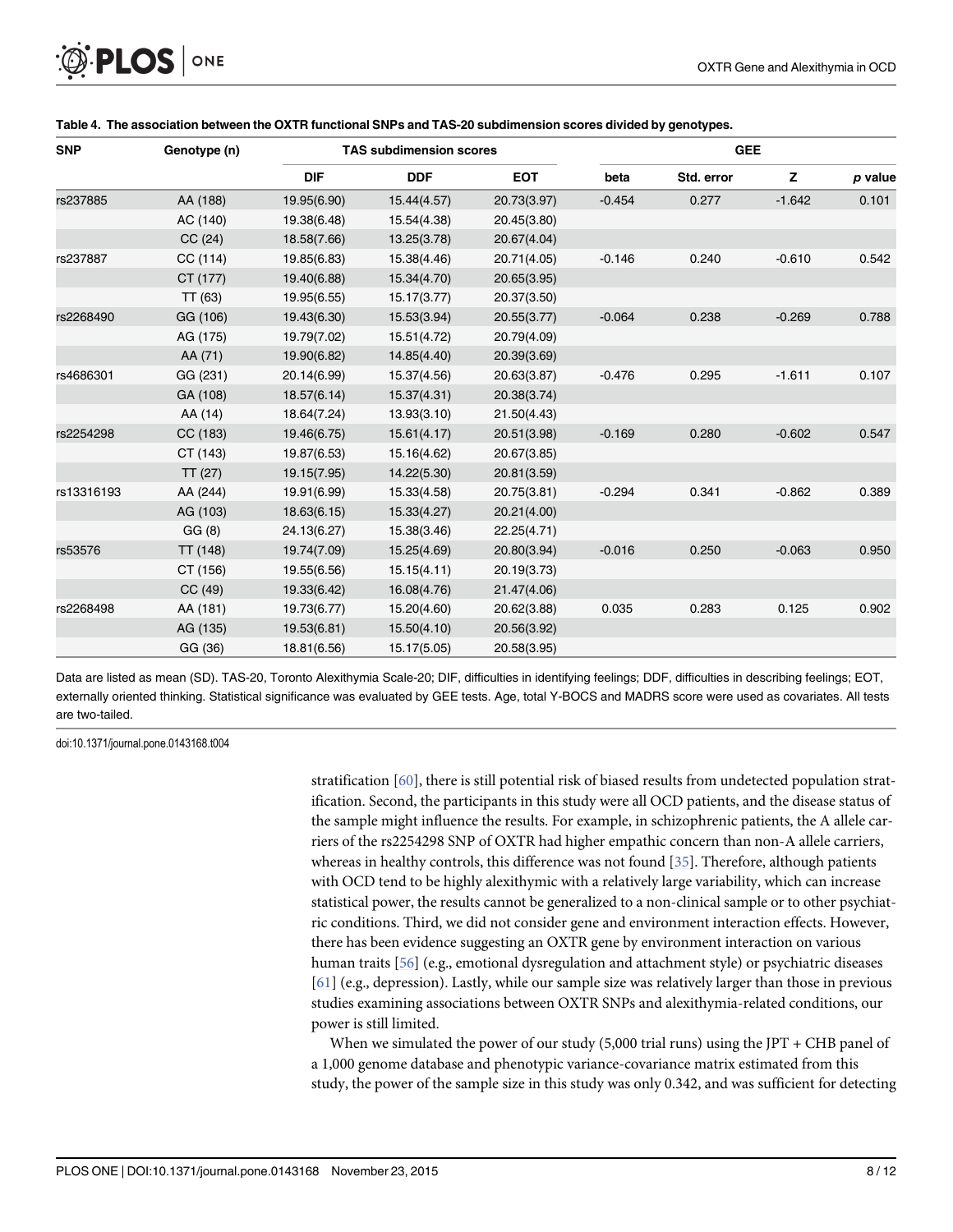<span id="page-8-0"></span>

| Haplotype      | SNP 1-2-3-4-5-6 | Hap_Frequency | TAS-20 scores (global-stat, df, p value, global sim. p value) |                       |        |                        |      |                       |           |      |                       |           |      |       |
|----------------|-----------------|---------------|---------------------------------------------------------------|-----------------------|--------|------------------------|------|-----------------------|-----------|------|-----------------------|-----------|------|-------|
|                |                 |               |                                                               | <b>DIF</b>            |        | <b>DDF</b>             |      | <b>EOT</b>            |           |      | Total                 |           |      |       |
|                |                 |               |                                                               | (7.10, 9, 0.62, 0.64) |        | (11.83, 9, 0.22, 0.22) |      | (8.54, 9, 0.48, 0.49) |           |      | (8.50, 9, 0.48, 0.49) |           |      |       |
|                |                 |               | Hap_score                                                     | р                     | sim. p | Hap_score              | р    | sim. p                | Hap_score | р    | sim. p                | Hap_score | р    | sim.p |
|                | A-C-A-G-T-A     | 0.27          | 0.12                                                          | 0.91                  | 0.91   | $-1.52$                | 0.13 | 0.13                  | 1.00      | 0.32 | 0.32                  | $-0.15$   | 0.88 | 0.88  |
| $\overline{2}$ | $A-C-A-G-C-A$   | 0.18          | 0.68                                                          | 0.50                  | 0.49   | 0.23                   | 0.82 | 0.82                  | $-1.34$   | 0.18 | 0.18                  | $-0.03$   | 0.98 | 0.98  |
| 3              | A-T-G-G-C-A     | 0.16          | 0.72                                                          | 0.47                  | 0.47   | 0.78                   | 0.44 | 0.45                  | 0.11      | 0.91 | 0.91                  | 0.75      | 0.46 | 0.46  |
| $\overline{4}$ | C-T-G-A-C-G     | 0.15          | $-1.29$                                                       | 0.20                  | 0.20   | $-0.95$                | 0.34 | 0.34                  | $-0.83$   | 0.41 | 0.42                  | $-1.40$   | 0.16 | 0.17  |
| 5              | A-C-G-G-C-A     | 0.12          | $-0.22$                                                       | 0.83                  | 0.82   | 2.53                   | 0.01 | 0.01                  | 1.39      | 0.16 | 0.17                  | 1.38      | 0.17 | 0.17  |
| 6              | C-T-G-G-C-A     | 0.05          | 1.05                                                          | 0.30                  | 0.29   | $-0.67$                | 0.50 | 0.50                  | 0.01      | 0.99 | 0.99                  | 0.33      | 0.74 | 0.74  |
| $\overline{7}$ | C-T-G-A-C-A     | 0.04          | $-1.31$                                                       | 0.19                  | 0.19   | $-0.37$                | 0.71 | 0.72                  | 0.50      | 0.62 | 0.62                  | $-0.69$   | 0.49 | 0.50  |
| 8              | C-T-G-G-C-G     | 0.01          | 1.20                                                          | 0.23                  | 0.24   | 1.57                   | 0.12 | 0.12                  | 0.18      | 0.85 | 0.85                  | 1.37      | 0.17 | 0.17  |
| 9              | $A-C-A-G-C-G$   | 0.006         | $-0.60$                                                       | 0.55                  | 0.55   | $-0.80$                | 0.42 | 0.43                  | $-1.34$   | 0.18 | 0.18                  | $-1.14$   | 0.25 | 0.26  |

#### [Table 5.](#page-4-0) Results of haplotype-based quantitative trait-association analysis between TAS-20 scores and six SNP markers in the OXTR gene.

TAS-20, Toronto Alexithymia Scale-20; DIF, difficulties in identifying feelings; DDF, difficulties in describing feelings; EOT, externally oriented thinking; sim. p value, p-value based on permutations. Age, total Y-BOCS and MADRS score were adjusted. Statistical significance was evaluated by quantitative trait analysis using R version 3.3.1.

doi:10.1371/journal.pone.0143168.t005

only an effect size larger than 0.9, as its regards to an association between rs237885 (the lowest GEE p-value in this study) and three subdimension scores of TAS-20. However, the effect size of rs237885 in this study was only 0.454 (standardized regression coefficient, β), suggesting the possibility of type II errors. Therefore, to confirm our reported findings, a study with a much larger number of samples with stronger statistical power is needed.

Therefore, it would be necessary to evaluate the effects of OXTR variants on alexithymia with particular consideration towards those confounding factors and limitations.

## Supporting Information

[S1 Table](http://www.plosone.org/article/fetchSingleRepresentation.action?uri=info:doi/10.1371/journal.pone.0143168.s001). Dataset of all subjects used in this study. (PDF)

## Author Contributions

Conceived and designed the experiments: MJK SJK JIK KN. Performed the experiments: MJK SJK JIK. Analyzed the data: WK MJK SJK. Contributed reagents/materials/analysis tools: WK MJK SJK JIK KN. Wrote the paper: MJK SJK.

### References

- [1.](#page-0-0) Taylor GJ. Recent developments in alexithymia theory and research. Can J Psychiatry. 2000; 45 (2):134–42. PMID: [10742872.](http://www.ncbi.nlm.nih.gov/pubmed/10742872)
- [2.](#page-0-0) Taylor GJ, Bagby RM, Parker JDA. Disorders of affect regulation: alexithymia in medical and psychiatric illness. Cambridge; New York: Cambridge University Press; 1997. xxii, 359 p. p.
- [3.](#page-0-0) Bernhardt BC, Singer T. The neural basis of empathy. Annu Rev Neurosci. 2012; 35:1–23. doi: [10.](http://dx.doi.org/10.1146/annurev-neuro-062111-150536) [1146/annurev-neuro-062111-150536](http://dx.doi.org/10.1146/annurev-neuro-062111-150536) PMID: [22715878.](http://www.ncbi.nlm.nih.gov/pubmed/22715878)
- [4.](#page-0-0) Feldmanhall O, Dalgleish T, Mobbs D. Alexithymia decreases altruism in real social decisions. Cortex. 2013; 49(3):899–904. doi: [10.1016/j.cortex.2012.10.015](http://dx.doi.org/10.1016/j.cortex.2012.10.015) PMID: [23245426](http://www.ncbi.nlm.nih.gov/pubmed/23245426).
- [5.](#page-1-0) Constantinou E, Panayiotou G, Theodorou M. Emotion processing deficits in alexithymia and response to a depth of processing intervention. Biological psychology. 2014; 103:212–22. doi: [10.1016/j.](http://dx.doi.org/10.1016/j.biopsycho.2014.09.011) [biopsycho.2014.09.011](http://dx.doi.org/10.1016/j.biopsycho.2014.09.011) PMID: [25270514.](http://www.ncbi.nlm.nih.gov/pubmed/25270514)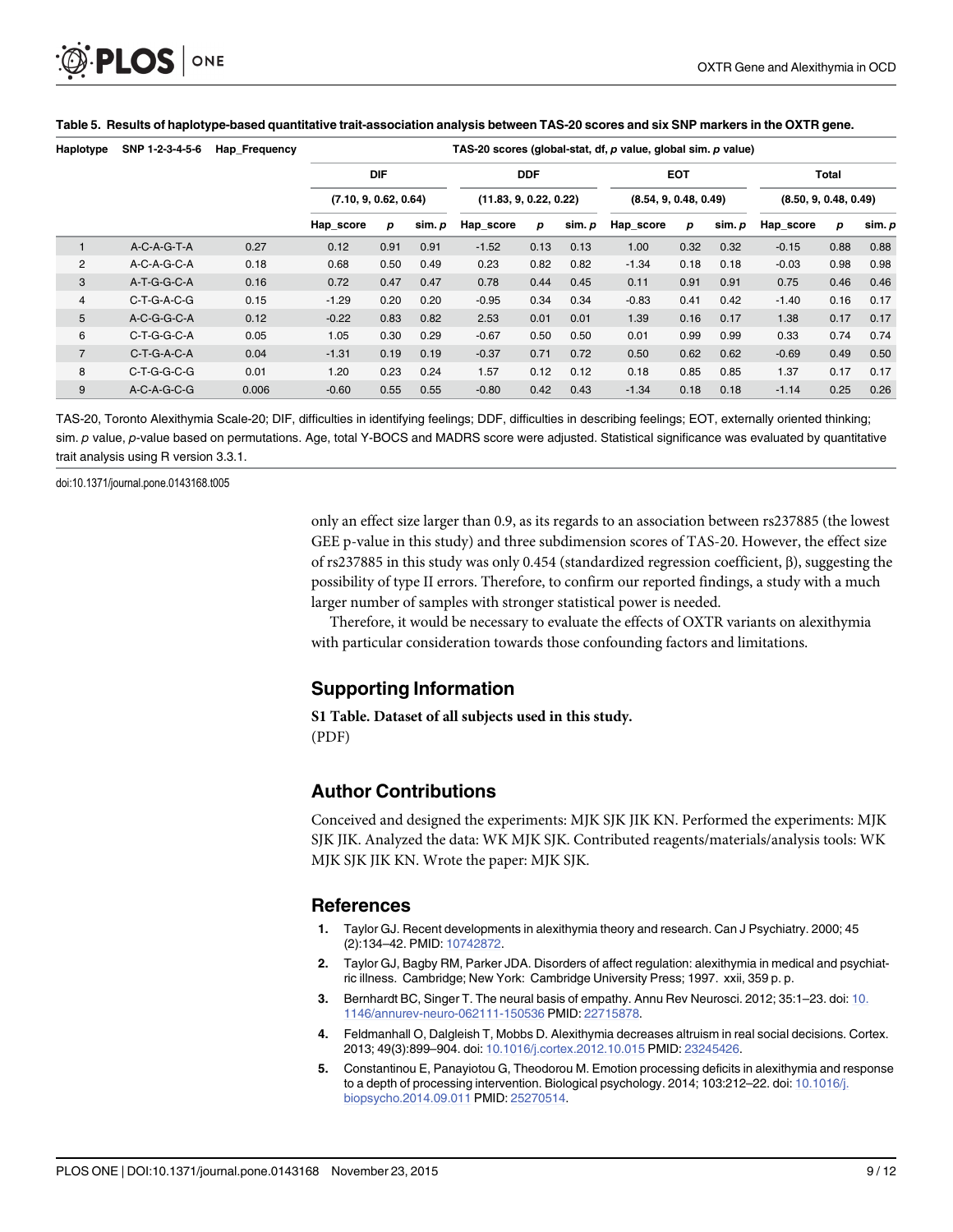- <span id="page-9-0"></span>[6.](#page-1-0) Picardi A, Fagnani C, Gigantesco A, Toccaceli V, Lega I, Stazi MA. Genetic influences on alexithymia and their relationship with depressive symptoms. Journal of psychosomatic research. 2011; 71(4):256– 63. doi: [10.1016/j.jpsychores.2011.02.016](http://dx.doi.org/10.1016/j.jpsychores.2011.02.016) PMID: [21911104](http://www.ncbi.nlm.nih.gov/pubmed/21911104).
- [7.](#page-1-0) Jorgensen MM, Zachariae R, Skytthe A, Kyvik K. Genetic and environmental factors in alexithymia: a population-based study of 8,785 Danish twin pairs. Psychother Psychosom. 2007; 76(6):369–75. doi: [10.1159/000107565](http://dx.doi.org/10.1159/000107565) PMID: [17917473](http://www.ncbi.nlm.nih.gov/pubmed/17917473).
- [8.](#page-1-0) Rushton JP. Genetic and environmental contributions to pro-social attitudes: a twin study of social responsibility. Proc Biol Sci. 2004; 271(1557):2583–5. Epub 2004/12/24. doi: [10.1098/rspb.2004.2941](http://dx.doi.org/10.1098/rspb.2004.2941) PMID: [15615684;](http://www.ncbi.nlm.nih.gov/pubmed/15615684) PubMed Central PMCID: PMCPmc1691905.
- [9.](#page-1-0) Rushton JP, Fulker DW, Neale MC, Blizard RA, Eysenck HJ. Altruism and genetics. Acta Genet Med Gemellol (Roma). 1984; 33(2):265-71. Epub 1984/01/01. PMID: [6540960.](http://www.ncbi.nlm.nih.gov/pubmed/6540960)
- [10.](#page-1-0) Heinrichs M, Domes G. Neuropeptides and social behaviour: effects of oxytocin and vasopressin in humans. Progress in brain research. 2008; 170:337–50. doi: [10.1016/S0079-6123\(08\)00428-7](http://dx.doi.org/10.1016/S0079-6123(08)00428-7) PMID: [18655894](http://www.ncbi.nlm.nih.gov/pubmed/18655894).
- 11. Insel TR. The challenge of translation in social neuroscience: a review of oxytocin, vasopressin, and affiliative behavior. Neuron. 2010; 65(6):768–79. doi: [10.1016/j.neuron.2010.03.005](http://dx.doi.org/10.1016/j.neuron.2010.03.005) PMID: [20346754](http://www.ncbi.nlm.nih.gov/pubmed/20346754); PubMed Central PMCID: PMC2847497.
- [12.](#page-1-0) Neumann ID. Brain oxytocin: a key regulator of emotional and social behaviours in both females and males. Journal of neuroendocrinology. 2008; 20(6):858–65. doi: [10.1111/j.1365-2826.2008.01726.x](http://dx.doi.org/10.1111/j.1365-2826.2008.01726.x) PMID: [18601710.](http://www.ncbi.nlm.nih.gov/pubmed/18601710)
- [13.](#page-1-0) Cochran DM, Fallon D, Hill M, Frazier JA. The role of oxytocin in psychiatric disorders: a review of biological and therapeutic research findings. Harvard review of psychiatry. 2013; 21(5):219–47. doi: [10.](http://dx.doi.org/10.1097/HRP.0b013e3182a75b7d) [1097/HRP.0b013e3182a75b7d](http://dx.doi.org/10.1097/HRP.0b013e3182a75b7d) PMID: [24651556;](http://www.ncbi.nlm.nih.gov/pubmed/24651556) PubMed Central PMCID: PMC4120070.
- [14.](#page-1-0) Guastella AJ, Einfeld SL, Gray KM, Rinehart NJ, Tonge BJ, Lambert TJ, et al. Intranasal oxytocin improves emotion recognition for youth with autism spectrum disorders. Biological psychiatry. 2010; 67 (7):692–4. doi: [10.1016/j.biopsych.2009.09.020](http://dx.doi.org/10.1016/j.biopsych.2009.09.020) PMID: [19897177.](http://www.ncbi.nlm.nih.gov/pubmed/19897177)
- [15.](#page-1-0) Domes G, Heinrichs M, Glascher J, Buchel C, Braus DF, Herpertz SC. Oxytocin attenuates amygdala responses to emotional faces regardless of valence. Biological psychiatry. 2007; 62(10):1187–90. doi: [10.1016/j.biopsych.2007.03.025](http://dx.doi.org/10.1016/j.biopsych.2007.03.025) PMID: [17617382.](http://www.ncbi.nlm.nih.gov/pubmed/17617382)
- [16.](#page-1-0) Lane A, Luminet O, Rime B, Gross JJ, de Timary P, Mikolajczak M. Oxytocin increases willingness to socially share one's emotions. International journal of psychology: Journal international de psychologie. 2013; 48(4):676–81. doi: [10.1080/00207594.2012.677540](http://dx.doi.org/10.1080/00207594.2012.677540) PMID: [22554106.](http://www.ncbi.nlm.nih.gov/pubmed/22554106)
- [17.](#page-1-0) Luminet O, Grynberg D, Ruzette N, Mikolajczak M. Personality-dependent effects of oxytocin: greater social benefits for high alexithymia scorers. Biological psychology. 2011; 87(3):401–6. doi: [10.1016/j.](http://dx.doi.org/10.1016/j.biopsycho.2011.05.005) [biopsycho.2011.05.005](http://dx.doi.org/10.1016/j.biopsycho.2011.05.005) PMID: [21641964.](http://www.ncbi.nlm.nih.gov/pubmed/21641964)
- [18.](#page-1-0) Samur D, Tops M, Schlinkert C, Quirin M, Cuijpers P, Koole SL. Four decades of research on alexithymia: moving toward clinical applications. Frontiers in psychology. 2013; 4:861. doi: [10.3389/fpsyg.](http://dx.doi.org/10.3389/fpsyg.2013.00861) [2013.00861](http://dx.doi.org/10.3389/fpsyg.2013.00861) PMID: [24312069](http://www.ncbi.nlm.nih.gov/pubmed/24312069); PubMed Central PMCID: PMC3832802.
- [19.](#page-1-0) Lerer E, Levi S, Salomon S, Darvasi A, Yirmiya N, Ebstein RP. Association between the oxytocin receptor (OXTR) gene and autism: relationship to Vineland Adaptive Behavior Scales and cognition. Molecular psychiatry. 2008; 13(10):980–8. doi: [10.1038/sj.mp.4002087](http://dx.doi.org/10.1038/sj.mp.4002087) PMID: [17893705](http://www.ncbi.nlm.nih.gov/pubmed/17893705).
- 20. Montag C, Brockmann EM, Bayerl M, Rujescu D, Muller DJ, Gallinat J. Oxytocin and oxytocin receptor gene polymorphisms and risk for schizophrenia: a case-control study. World J Biol Psychiatry. 2013; 14 (7):500–8. doi: [10.3109/15622975.2012.677547](http://dx.doi.org/10.3109/15622975.2012.677547) PMID: [22651577](http://www.ncbi.nlm.nih.gov/pubmed/22651577).
- [21.](#page-1-0) Wermter AK, Kamp-Becker I, Hesse P, Schulte-Korne G, Strauch K, Remschmidt H. Evidence for the involvement of genetic variation in the oxytocin receptor gene (OXTR) in the etiology of autistic disorders on high-functioning level. Am J Med Genet B Neuropsychiatr Genet. 2010; 153B(2):629–39. doi: [10.1002/ajmg.b.31032](http://dx.doi.org/10.1002/ajmg.b.31032) PMID: [19777562](http://www.ncbi.nlm.nih.gov/pubmed/19777562).
- [22.](#page-1-0) van der Velde J, Servaas MN, Goerlich KS, Bruggeman R, Horton P, Costafreda SG, et al. Neural correlates of alexithymia: a meta-analysis of emotion processing studies. Neuroscience and biobehavioral reviews. 2013; 37(8):1774–85. doi: [10.1016/j.neubiorev.2013.07.008](http://dx.doi.org/10.1016/j.neubiorev.2013.07.008) PMID: [23886515](http://www.ncbi.nlm.nih.gov/pubmed/23886515).
- [23.](#page-1-0) Kano M, Fukudo S. The alexithymic brain: the neural pathways linking alexithymia to physical disorders. BioPsychoSocial medicine. 2013; 7(1):1. doi: [10.1186/1751-0759-7-1](http://dx.doi.org/10.1186/1751-0759-7-1) PMID: [23302233](http://www.ncbi.nlm.nih.gov/pubmed/23302233); PubMed Central PMCID: PMC3563604.
- [24.](#page-1-0) Kang JI, Namkoong K, Yoo SW, Jhung K, Kim SJ. Abnormalities of emotional awareness and perception in patients with obsessive-compulsive disorder. Journal of affective disorders. 2012; 141(2– 3):286–93. Epub 2012/05/01. doi: [10.1016/j.jad.2012.04.001](http://dx.doi.org/10.1016/j.jad.2012.04.001) PMID: [22542863.](http://www.ncbi.nlm.nih.gov/pubmed/22542863)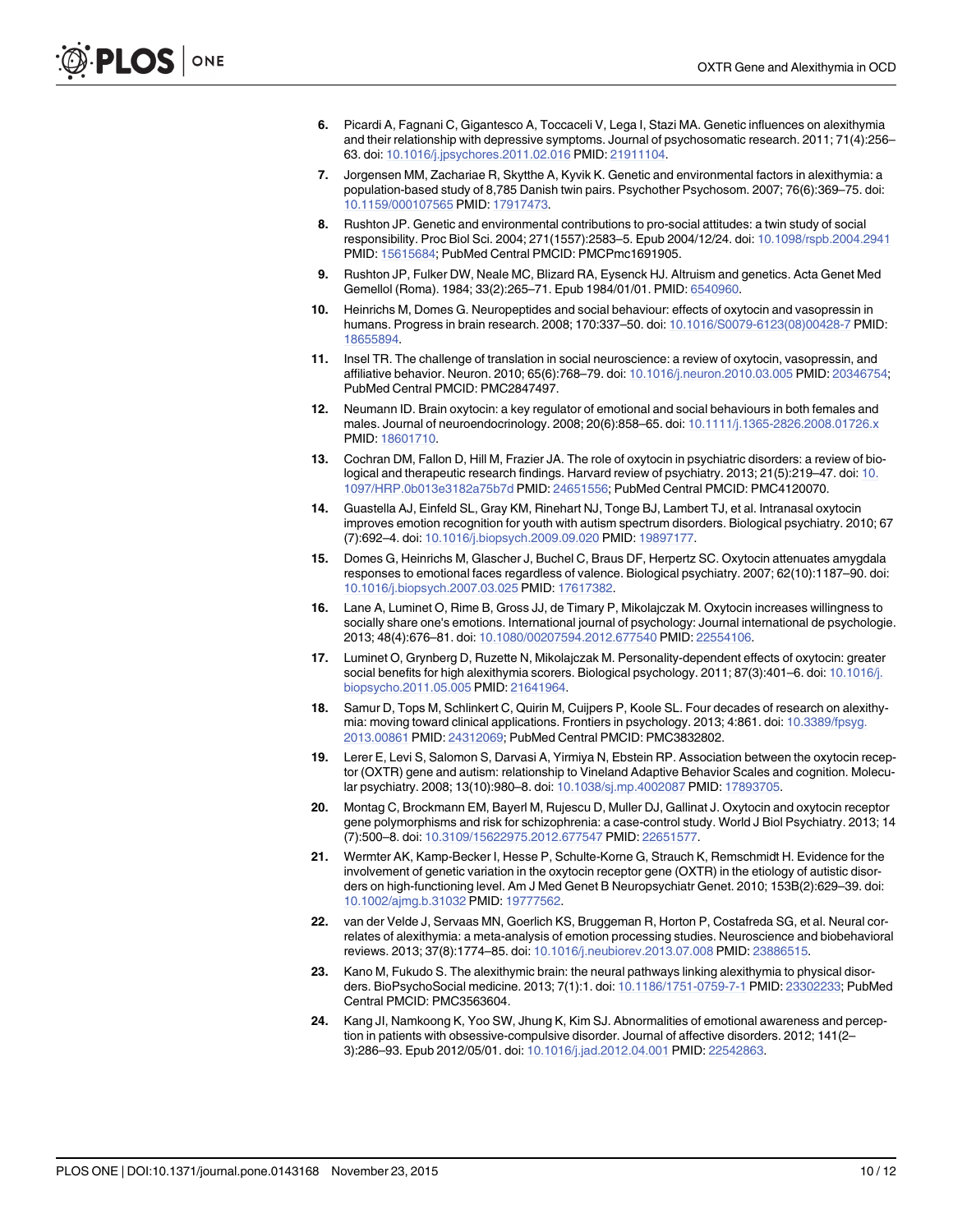- <span id="page-10-0"></span>[25.](#page-1-0) De Berardis D, Campanella D, Gambi F, Sepede G, Salini G, Carano A, et al. Insight and alexithymia in adult outpatients with obsessive-compulsive disorder. Eur Arch Psychiatry Clin Neurosci. 2005; 255 (5):350–8. doi: [10.1007/s00406-005-0573-y](http://dx.doi.org/10.1007/s00406-005-0573-y) PMID: [15711867](http://www.ncbi.nlm.nih.gov/pubmed/15711867).
- [26.](#page-1-0) Roh D, Kim WJ, Kim CH. Alexithymia in obsessive-compulsive disorder: clinical correlates and symptom dimensions. The Journal of nervous and mental disease. 2011; 199(9):690–5. doi: [10.1097/NMD.](http://dx.doi.org/10.1097/NMD.0b013e318229d209) [0b013e318229d209](http://dx.doi.org/10.1097/NMD.0b013e318229d209) PMID: [21878784](http://www.ncbi.nlm.nih.gov/pubmed/21878784).
- [27.](#page-2-0) First MB, Spitzer R, L GM, Williams JBW. Structured Clinical Interview for DSM-IV Axis I Disorders, Clinical Version (SCID-CV). Washington, D.C.: American Psychiatric Press, Inc.; 1996.
- [28.](#page-2-0) Bagby RM, Parker JD, Taylor GJ. The twenty-item Toronto Alexithymia Scale—I. Item selection and cross-validation of the factor structure. Journal of psychosomatic research. 1994; 38(1):23–32. PMID: [8126686.](http://www.ncbi.nlm.nih.gov/pubmed/8126686)
- [29.](#page-2-0) Seo SS, Chung US, Rim HD, Jeong SH. Reliability and validity of the 20-item toronto alexithymia scale in korean adolescents. Psychiatry investigation. 2009; 6(3):173–9. doi: [10.4306/pi.2009.6.3.173](http://dx.doi.org/10.4306/pi.2009.6.3.173) PMID: [20046392](http://www.ncbi.nlm.nih.gov/pubmed/20046392); PubMed Central PMCID: PMC2796065.
- [30.](#page-2-0) Lee Y, Rim H, Lee J. Development and validation of a Korean version of the 20-item Toronto Alexithymia Scale (TAS-20K). J Korean Neuropsychiatr Assoc. 1996; 35:888–99.
- [31.](#page-2-0) Goodman W, Rasmussen S, Price L, Mazure L, Heninger G, Charney D. Yale-Brown Obsessive Compulsive Scale (Y-BOCS). Verhaltenstherapie. 1991; 1(3):226–33.
- [32.](#page-2-0) Montgomery SA, Asberg M. A new depression scale designed to be sensitive to change. The British journal of psychiatry: the journal of mental science. 1979; 134:382–9. PMID: [444788](http://www.ncbi.nlm.nih.gov/pubmed/444788).
- [33.](#page-2-0) Wu N, Li Z, Su Y. The association between oxytocin receptor gene polymorphism (OXTR) and trait empathy. Journal of affective disorders. 2012; 138(3):468–72. doi: [10.1016/j.jad.2012.01.009](http://dx.doi.org/10.1016/j.jad.2012.01.009) PMID: [22357335](http://www.ncbi.nlm.nih.gov/pubmed/22357335).
- 34. Poulin MJ, Holman EA, Buffone A. The neurogenetics of nice: receptor genes for oxytocin and vasopressin interact with threat to predict prosocial behavior. Psychol Sci. 2012; 23(5):446–52. doi: [10.](http://dx.doi.org/10.1177/0956797611428471) [1177/0956797611428471](http://dx.doi.org/10.1177/0956797611428471) PMID: [22457427.](http://www.ncbi.nlm.nih.gov/pubmed/22457427)
- [35.](#page-7-0) Montag C, Brockmann EM, Lehmann A, Muller DJ, Rujescu D, Gallinat J. Association between oxytocin receptor gene polymorphisms and self-rated 'empathic concern' in schizophrenia. PloS one. 2012; 7 (12):e51882. Epub 2013/01/04. doi: [10.1371/journal.pone.0051882](http://dx.doi.org/10.1371/journal.pone.0051882) PMID: [23284802;](http://www.ncbi.nlm.nih.gov/pubmed/23284802) PubMed Central PMCID: PMCPmc3527477.
- 36. Krueger F, Parasuraman R, Iyengar V, Thornburg M, Weel J, Lin M, et al. Oxytocin receptor genetic variation promotes human trust behavior. Front Hum Neurosci. 2012; 6:4. doi: [10.3389/fnhum.2012.00004](http://dx.doi.org/10.3389/fnhum.2012.00004) PMID: [22347177;](http://www.ncbi.nlm.nih.gov/pubmed/22347177) PubMed Central PMCID: PMC3270329.
- 37. Brune M. Does the oxytocin receptor (OXTR) polymorphism (rs2254298) confer 'vulnerability' for psychopathology or 'differential susceptibility'? Insights from evolution. BMC Med. 2012; 10:38. doi: [10.](http://dx.doi.org/10.1186/1741-7015-10-38) [1186/1741-7015-10-38](http://dx.doi.org/10.1186/1741-7015-10-38) PMID: [22510359;](http://www.ncbi.nlm.nih.gov/pubmed/22510359) PubMed Central PMCID: PMC3386011.
- 38. Montag C, Fiebach CJ, Kirsch P, Reuter M. Interaction of 5-HTTLPR and a variation on the oxytocin receptor gene influences negative emotionality. Biological psychiatry. 2011; 69(6):601–3. doi: [10.1016/](http://dx.doi.org/10.1016/j.biopsych.2010.10.026) [j.biopsych.2010.10.026](http://dx.doi.org/10.1016/j.biopsych.2010.10.026) PMID: [21183159](http://www.ncbi.nlm.nih.gov/pubmed/21183159).
- 39. Kogan A, Saslow LR, Impett EA, Oveis C, Keltner D, Rodrigues Saturn S. Thin-slicing study of the oxytocin receptor (OXTR) gene and the evaluation and expression of the prosocial disposition. Proc Natl Acad Sci U S A. 2011; 108(48):19189–92. doi: [10.1073/pnas.1112658108](http://dx.doi.org/10.1073/pnas.1112658108) PMID: [22084107;](http://www.ncbi.nlm.nih.gov/pubmed/22084107) PubMed Central PMCID: PMC3228468.
- 40. Park J, Willmott M, Vetuz G, Toye C, Kirley A, Hawi Z, et al. Evidence that genetic variation in the oxytocin receptor (OXTR) gene influences social cognition in ADHD. Prog Neuropsychopharmacol Biol Psychiatry. 2010; 34(4):697–702. doi: [10.1016/j.pnpbp.2010.03.029](http://dx.doi.org/10.1016/j.pnpbp.2010.03.029) PMID: [20347913.](http://www.ncbi.nlm.nih.gov/pubmed/20347913)
- 41. Kim HS, Sherman DK, Sasaki JY, Xu J, Chu TQ, Ryu C, et al. Culture, distress, and oxytocin receptor polymorphism (OXTR) interact to influence emotional support seeking. Proc Natl Acad Sci U S A. 2010; 107(36):15717–21. doi: [10.1073/pnas.1010830107](http://dx.doi.org/10.1073/pnas.1010830107) PMID: [20724662;](http://www.ncbi.nlm.nih.gov/pubmed/20724662) PubMed Central PMCID: PMC2936623.
- [42.](#page-2-0) Rodrigues SM, Saslow LR, Garcia N, John OP, Keltner D. Oxytocin receptor genetic variation relates to empathy and stress reactivity in humans. Proc Natl Acad Sci U S A. 2009; 106(50):21437-41. doi: [10.](http://dx.doi.org/10.1073/pnas.0909579106) [1073/pnas.0909579106](http://dx.doi.org/10.1073/pnas.0909579106) PMID: [19934046;](http://www.ncbi.nlm.nih.gov/pubmed/19934046) PubMed Central PMCID: PMC2795557.
- [43.](#page-2-0) Barrett JC, Fry B, Maller J, Daly MJ. Haploview: analysis and visualization of LD and haplotype maps. Bioinformatics. 2005; 21(2):263–5. doi: [10.1093/bioinformatics/bth457](http://dx.doi.org/10.1093/bioinformatics/bth457) PMID: [15297300](http://www.ncbi.nlm.nih.gov/pubmed/15297300).
- [44.](#page-5-0) Bird G, Cook R. Mixed emotions: the contribution of alexithymia to the emotional symptoms of autism. Translational psychiatry. 2013; 3:e285. doi: [10.1038/tp.2013.61](http://dx.doi.org/10.1038/tp.2013.61) PMID: [23880881](http://www.ncbi.nlm.nih.gov/pubmed/23880881); PubMed Central PMCID: PMC3731793.